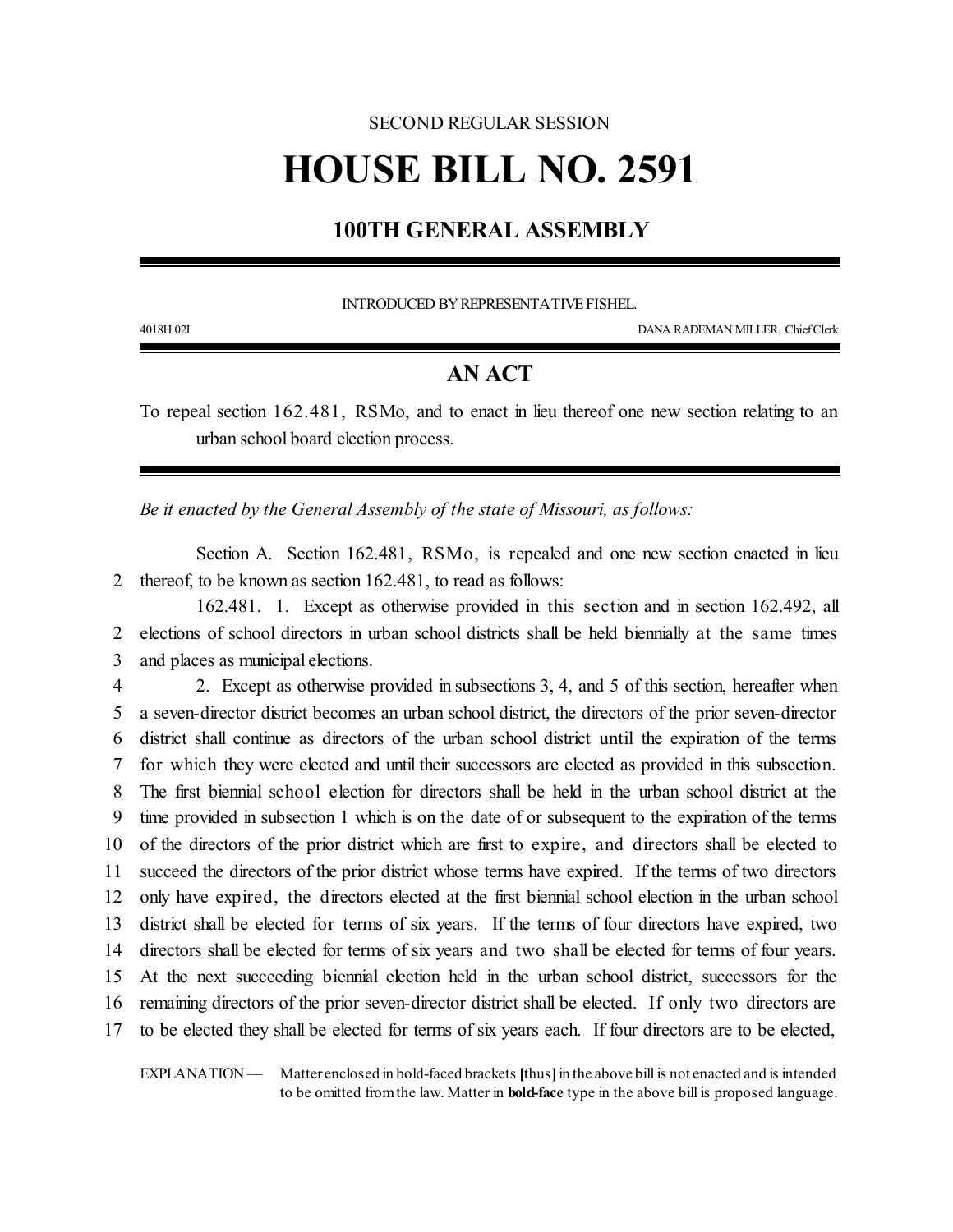HB 2591 2

 two shall be elected for terms of six years and two shall be elected for terms of two years. After seven directors of the urban school district have been elected under this subsection, their successors shall be elected for terms of six years.

 3. **(1)** In any school district in which a majority of the district is located in any home rule city with more than one hundred fifty-five thousand but fewer than two hundred thousand inhabitants, elections shall be held annually at the same times and places as general municipal elections for all years where one or more terms expire, and the terms shall be for three years and until their successors are duly elected and qualified for all directors elected on and after August 28, 1998**, except as provided in subdivision (2) of this subsection**.

 **(2) In any school district described in subdivision (1) of this subsection, all school board members elected on or after April 5, 2022, shall be elected as provided in this subdivision.**

 **(a) Before December 1, 2021, the election authority of the county in which the school district is located shall divide the school district into two at-large districts and five subdistricts. One of the two at-large districts shall encompass the northern half of the school district and one shall encompass the southern half of the school district, and both at-large districts shall be as nearly equal in population as practical. The five subdistricts shall be of contiguous and compact territory and as nearly equal in population as practical. Within six months after each decennial census is reported to the President of the United States, the election authority shall reapportion the at-large districts and the subdistricts to be as nearly equal in population as practical. The at-large districts and subdistricts shall be numbered from one upward consecutively, and as much as practical the numbers shall be retained upon reapportionment.**

 **(b) a. On the first day available for candidate filing after the at-large districts and subdistricts are created under this subdivision, any qualified resident may file as a candidate for election to the school board. Members serving on the existing board may also file as a candidate for the at-large district or subdistrict in which the member resides. No candidate's name shall be printed on the ballot unless the candidate has, at least sixty days before the election, filed a declaration of candidacy with the election authority containing the signatures of at least one hundred registered voters who are residents ofthe at-large district or subdistrict within which the candidate for election to an at-large district or subdistrict resides. The election authority shall determine the validity of all signatures on declarations of candidacy.**

 **b. The election authority shall determine, by random drawing, the order in which such candidates' names appear on the ballot. The drawing shall be conducted so that each candidate may draw a number at random at the time of filing.**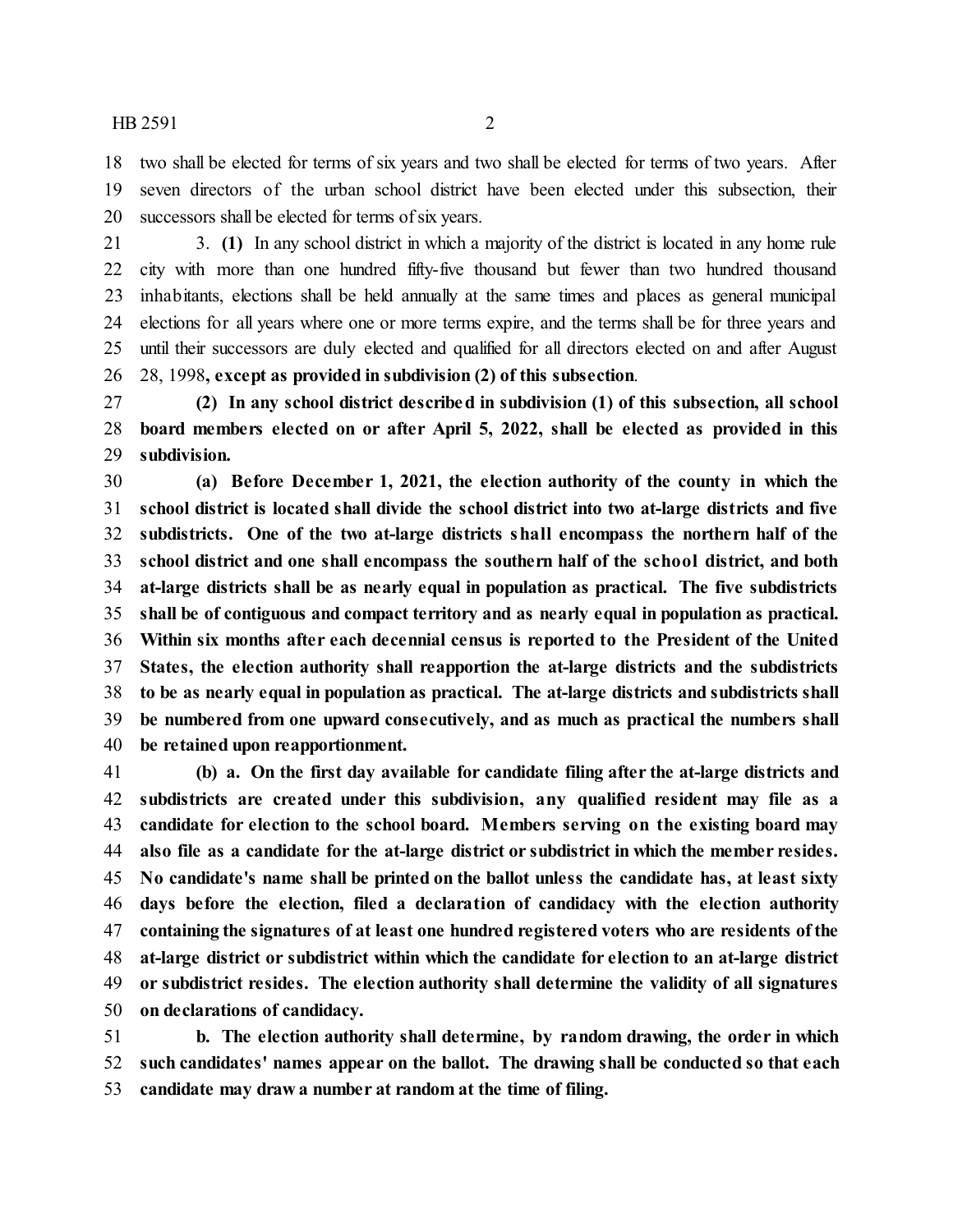#### $HB 2591$  3

 **(c) On the general municipal election day in 2022, the seven candidates, one from each of the two at-large districts and five subdistricts, who receive a plurality of the votes cast by the voters of that at-large district or subdistrict shall be elected. The two members representing at-large districts 1 and 2 shall be elected to an initial term of four years, the three members representing subdistricts 3, 5, and 7 of the subdivided school district shall be elected to an initial term of three years, and the remaining two members representing subdistricts 4 and 6 of the subdivided school district shall be elected to an initial term of two years. Each term thereafter shall be a three-year term. The terms of members serving on the existing board when the first election occurs under this subdivision shall expire when the new at-large district and subdistrict board members are elected and qualified.**

 **(d) Each member shall serve until a successor is elected or the membervacates the office. Any vacancy that occurs more than six months before the election for filling the new at-large district or subdistrict board positions shall be filled by the remaining members of the board, who shall select a qualified person from a list of qualified residents of the at- large district or subdistrict. Any vacancy that occurs with fewer than six months remaining in the unexpired term shall remain vacant until the next general municipal election day.**

 **(e) Each member shall be a resident of the school district for the two years immediately preceding the member's election, and shall be a resident ofthe at-large district or subdistrict for the year immediately preceding the member's election.**

 **(f) a. Except for the board members initially elected under this subdivision and incumbents elected to an additional term under subparagraph b. of this paragraph, no person shall be elected to the board for more than nine consecutive years.**

 **b. At any election occurring after the initial election under this subdivision, if any incumbent has servednine consecutive years and no other candidate files for electionatthe end of incumbent's last term, the incumbent may file as a candidate for the incumbent's office for one additional three-year term. If any other qualified resident files as a candidate for the incumbent's office before the filing deadline, the incumbent shall be disqualified and not placed on the ballot.**

 4. For any school district which becomes an urban school district by reason of the 2000 federal decennial census, elections shall be held annually at the same times and places as general municipal elections for all years where one or more terms expire, and the terms shall be for three years and until their successors are duly elected and qualified for all directors elected on and after August 28, 2001.

 5. In any school district in any county with a charter form of government and with more than three hundred thousand but fewer than four hundred fifty thousand inhabitants which